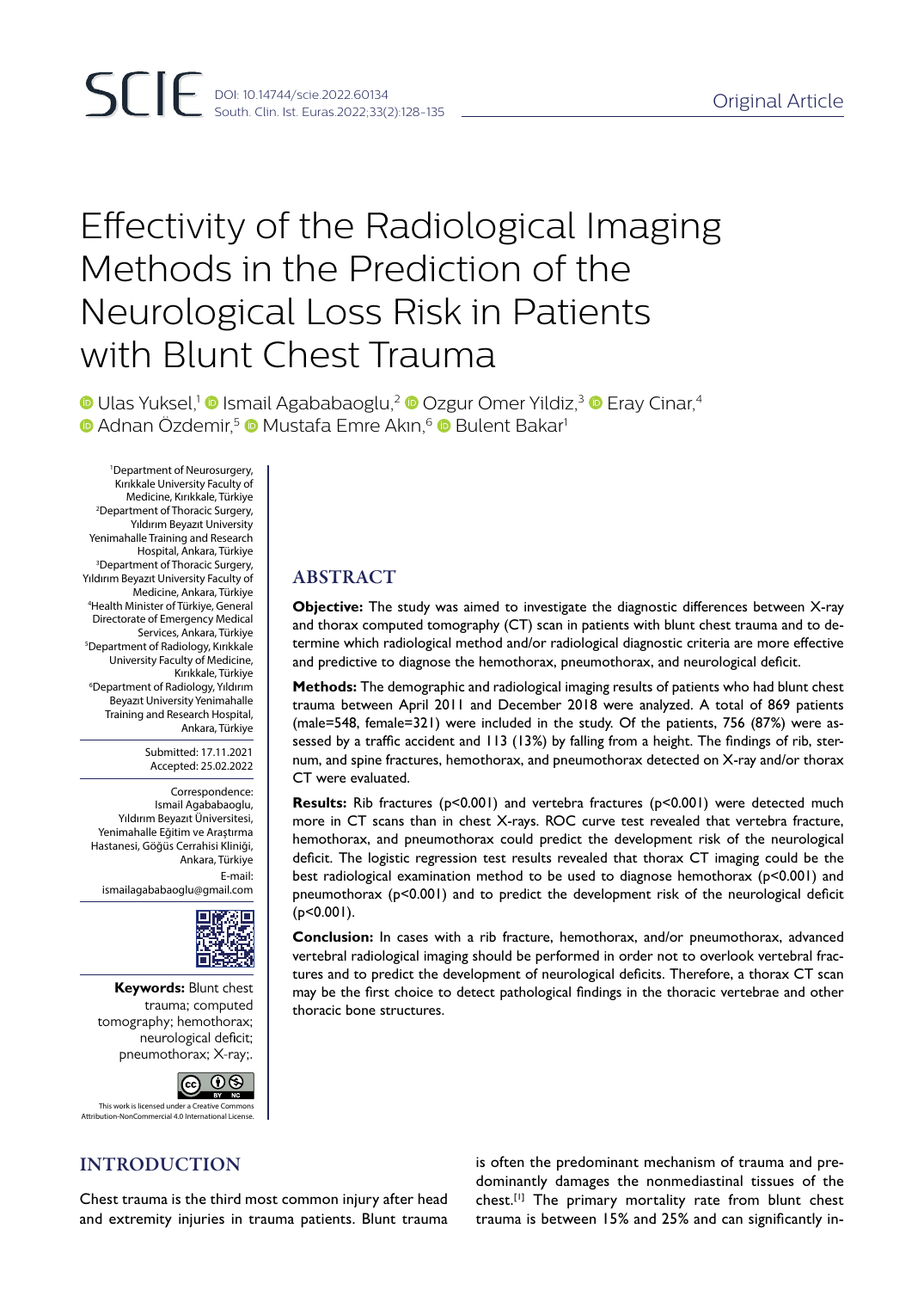crease the overall mortality rate in the case of multiple injuries.

Thorax radiography plays an important role in the initial emergency examination of the chest trauma patient and facilitates the detection of tension pneumothorax, large volume hemothorax, and flail chest. However, computed tomography (CT) has established itself as the preferred imaging modality for evaluating multiple trauma patients. CT is widely available, rapid, offers the possibility of multiplanar and three-dimensional reconstruction, and identifies spine and lung parenchyma damage better. Thorax CT has been shown to alter patient management in up to 20% of cases with abnormal initial thorax radiographs.[2]

This study aimed to investigate the diagnostic differences between chest X-ray and thorax CT scan in patients with blunt chest trauma and to determine which radiological method and/or radiological diagnostic criteria are more effective and predictive to diagnose the hemothorax, pneumothorax, and neurological loss.

## MATERIALS AND METHODS

This retrospective cohort study was approved by the Local Ethical Committee (No: E1-20-363, Date: February 27, 2020). The study was conducted according to the principles of the Helsinki Declaration. Written informed consent forms were obtained from all patients.

### **Patients**

In this study, the demographic and radiological examination results of patients who had blunt chest trauma between April 2011 and December 2018 with an "Injury Severity Score" of 16 and above were analyzed.<sup>[3]</sup>

The patients included in the study were primarily grouped as follows:

- TRACT group (included patients who had a traffic accident, n=756),
- FFH group (composed of patients who fell from a height,  $n=113$ ).

In addition, the patients were divided into three groups as follows:

- TRACT-out group (consisted of patients who had a traffic accident outside the vehicle, n=192),
- TRACT-in group (consisted of patients who had a traffic accident inside the vehicle, n=564),
- FFH group (composed of patients who fell from a height,  $n=113$ ).

Patients with minor chest trauma, penetrating chest injury, blast or gun shoot injury, and patients with incomplete radiological evaluations and incomplete medical records were excluded from the study.

#### Materials

Any of the pretraumatic radiological reports of the pa-

tients were not taken into account in the study. Chest Xray examination was performed in the first stage of the patients during their admission to the hospital. These images were obtained with the patient in the supine position and the anterior and posterior planes. Then, an assessment with thorax CT was performed as considered necessary by the emergency physicians, radiologists, and/or thoracic surgeons. Since thorax CT imaging is not routinely applied to all trauma cases, all cases included in the study were evaluated according to the thoracic anatomical location of the "Abbreviated Injury Scale (AIS)."<sup>[4,5]</sup> Sternum fracture, rib fracture, and vertebra fracture were evaluated according to this location system and serious traumas with AIS 3 and above were considered. The presence of the rib fracture, sternum fracture, vertebra fracture, hemothorax, pneumothorax, and neurological deficits was recorded in the study using the chest X-ray and thorax CT results of the patients who were documented before by a team consisting of radiologists, thoracic surgeons, neurosurgeons, and emergency doctors. Then, those radiological images of all patients were reevaluated and interpreted by two radiologists (A.O. and M.E.A.) who were blinded to the study data and patients.

#### Statistical analysis

Power analysis was applied to the study results using G-Power 3.1 software, and it was concluded that the number of patients included in the study formed a sufficient sample.

The Kruskal–Wallis test and Pearson's Chi-squared test were applied to compare nonparametric data between groups (p<0.05). In the statistical comparison of paired groups, the Mann–Whitney U test was applied (p<0.05).

Spearman's rho correlation test was used to determine correlations between parameters (p<0.05).

The direction and strength of the association between radiological findings and neurological deficit risks were quantified using odds ratio (OR) and their corresponding 95% confidence intervals (95% CI).

To determine the independent variables which could help to determine the treatment method (surgical/conservative treatment) to be applied to the patient and which could predict the mortality likelihood, the ROC curve test was applied (p<0.05).

The logistic regression test was applied to determine the best parameters to be able to make these decisions (p<0.05).

## RESULTS

A total of 869 patients (male=548, female=321) were included in the study. The mean age of the patients was 37 (18–64) years.

## TRACT and FFH groups

Of the patients, 756 (87%) were assessed by a traffic ac-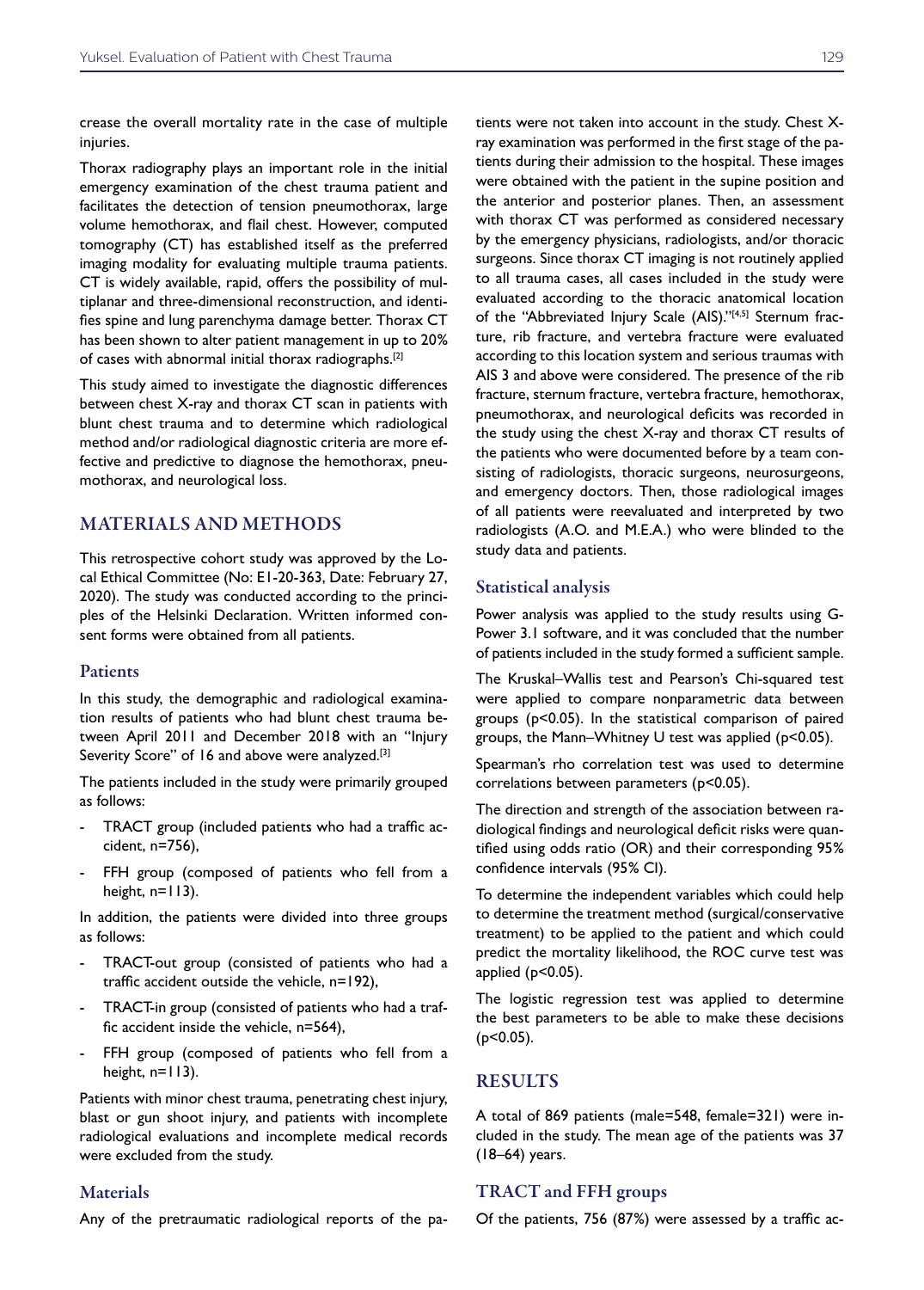cident and 113 (13%) from falling from a height. Statistical analysis results revealed that rib fractures ( $\chi^2$ =81.305,  $p$ <0.001) and vertebra fractures  $(\chi^2=68.756, p<0.001)$ were detected more in thorax CT images than in chest X-ray images (Table 1). On the other hand, of patients with vertebrae fractures detected on chest X-ray, 45 had accompanying hemothorax, 44 had a pneumothorax, and 24 had neurological deficits. However, of patients with vertebrae fractures detected on thorax CT images, 116 patients had hemothorax, 107 had a pneumothorax, and 55 had a neurological deficit (Table 2). As a result, it was observed that hemothorax ( $\chi^2$ =9.975, p=0.002) and pneumothorax  $(\chi^2$ =4.848, p=0.028) developed approximately twice as much in patients who fell from a height, whereas

no statistical difference was found between patients in terms of neurological deficit (Table 1).

At the end of the correlation analysis, the neurological deficit finding was positively correlated with the rib fracture detected on chest X-ray (r=0.072, p=0.033), vertebra fracture detected on chest X-ray (r=0.285, p<0.001), vertebra fracture detected on thorax CT (r=0.440, p<0.001), hemothorax (r=0.186, p<0.001), and pneumothorax (r=0.202, p<0.001). In addition, it was observed that there was a positive correlation between hemothorax and vertebra fracture detected on chest radiographs (r=0.263, p<0.001), vertebral fracture detected on thorax CT (r=0.479, p<0.001), and pneumothorax (r=0.311,

| Variable          |             |        | <b>TRACT</b>                | <b>FFH</b>                  | $\chi^2$             | p       |  |
|-------------------|-------------|--------|-----------------------------|-----------------------------|----------------------|---------|--|
|                   |             |        | $n$ (%)<br>Median (min-max) | $n$ (%)<br>Median (min-max) |                      |         |  |
| Age               |             |        | $36.50(18-64)$              | $40(20-63)$                 | $-2.431$             | 0.015   |  |
| Gender            |             | Male   | 477 (54.9)                  | 71(8.2)                     | 0.003 <sup>†</sup>   | 0.957   |  |
|                   |             | Female | 279(32.1)                   | 42(4.8)                     |                      |         |  |
| Rib fracture      | Chest X-ray | No     | 553 (63.6)                  | 81(9.3)                     | $81.305^+$           | < 0.001 |  |
|                   |             | Yes    | 203(23.4)                   | 32(3.7)                     |                      |         |  |
|                   | Chest CT    | No     | 402 (46.3)                  | 50(5.8)                     |                      |         |  |
|                   |             | Yes    | 354 (40.8)                  | 62 $(7.1)$                  |                      |         |  |
| Vertebra fracture | Chest X-ray | No     | 680 (78.3)                  | 101(11.6)                   | 68.756               | < 0.001 |  |
|                   |             | Yes    | 76 (8.7)                    | 12(1.4)                     |                      |         |  |
|                   | Chest CT    | No     | 581 (66.9)                  | 68 (7.8)                    |                      |         |  |
|                   |             | Yes    | 175 (20.2)                  | 44(5.1)                     |                      |         |  |
| Hemothorax        |             | No     | 618(71.1)                   | 78 (9.0)                    | $9.975$ <sup>†</sup> | 0.002   |  |
|                   |             | Yes    | 138(15.9)                   | 35(4.0)                     |                      |         |  |
| Pneumothorax      |             | No     | 649 (74.7)                  | 88 (10.1)                   | $4.848^+$            | 0.028   |  |
|                   |             | Yes    | 107(12.3)                   | 25(2.9)                     |                      |         |  |
| Neurological loss |             | No     | 712 (81.9)                  | 101(11.6)                   | $3.756^+$            | 0.053   |  |
|                   |             | Yes    | 44 $(5.1)$                  | 12(1.4)                     |                      |         |  |

\*Mann–Whitney U test (p<0.05). †Pearson's Chi-squared test (p<0.05). min: Minimum; max: Maximum; n: Number of patients; χ<sup>2</sup>: Chi-squared test; CT: Computed tomography; TRACT: TRACT group (included patients who had a traffic accident); FFH: FFH group (composed of patients who fell from a height).

|                   |            | Chest X-ray |         |         | <b>Thorax CT</b> |           |         |  |
|-------------------|------------|-------------|---------|---------|------------------|-----------|---------|--|
|                   |            | No          | Yes     |         | No               | Yes       |         |  |
|                   |            | $n$ (%)     | $n$ (%) | p       | $n$ (%)          | $n$ (%)   | p       |  |
| Gender            | Male       | 494 (56.8)  | 54(6.2) | 0.728   | 417(48.0)        | 131(15.1) | 0.211   |  |
|                   | Female     | 287 (33.0)  | 34(3.9) |         | 232(26.7)        | 89 (10.2) |         |  |
| Hemothorax        | No.        | 653(75.1)   | 43(4.9) | < 0.001 | 592 (68.1)       | 104(12.0) | < 0.001 |  |
|                   | <b>Yes</b> | 128(14.7)   | 45(5.2) |         | 57(6.6)          | 116(13.3) |         |  |
| Pneumothorax      | <b>No</b>  | 693 (79.7)  | 44(5.1) | < 0.001 | 624(71.8)        | 113(13.0) | < 0.001 |  |
|                   | Yes        | 88 (10.1)   | 44(5.1) |         | 25(2.9)          | 107(12.3) |         |  |
| Neurological loss | <b>No</b>  | 749 (86.2)  | 64(7.4) | < 0.001 | 648 (74.6)       | 165(19.0) | < 0.001 |  |
|                   | Yes        | 32(3.7)     | 24(2.8) |         | (0.1)            | 55(6.3)   |         |  |

**Table 2.** Demographic and radiological findings of patients with vertebra fracture

Pearson's Chi-squared test (p<0.05). n: Number of patients; CT: Computed tomography.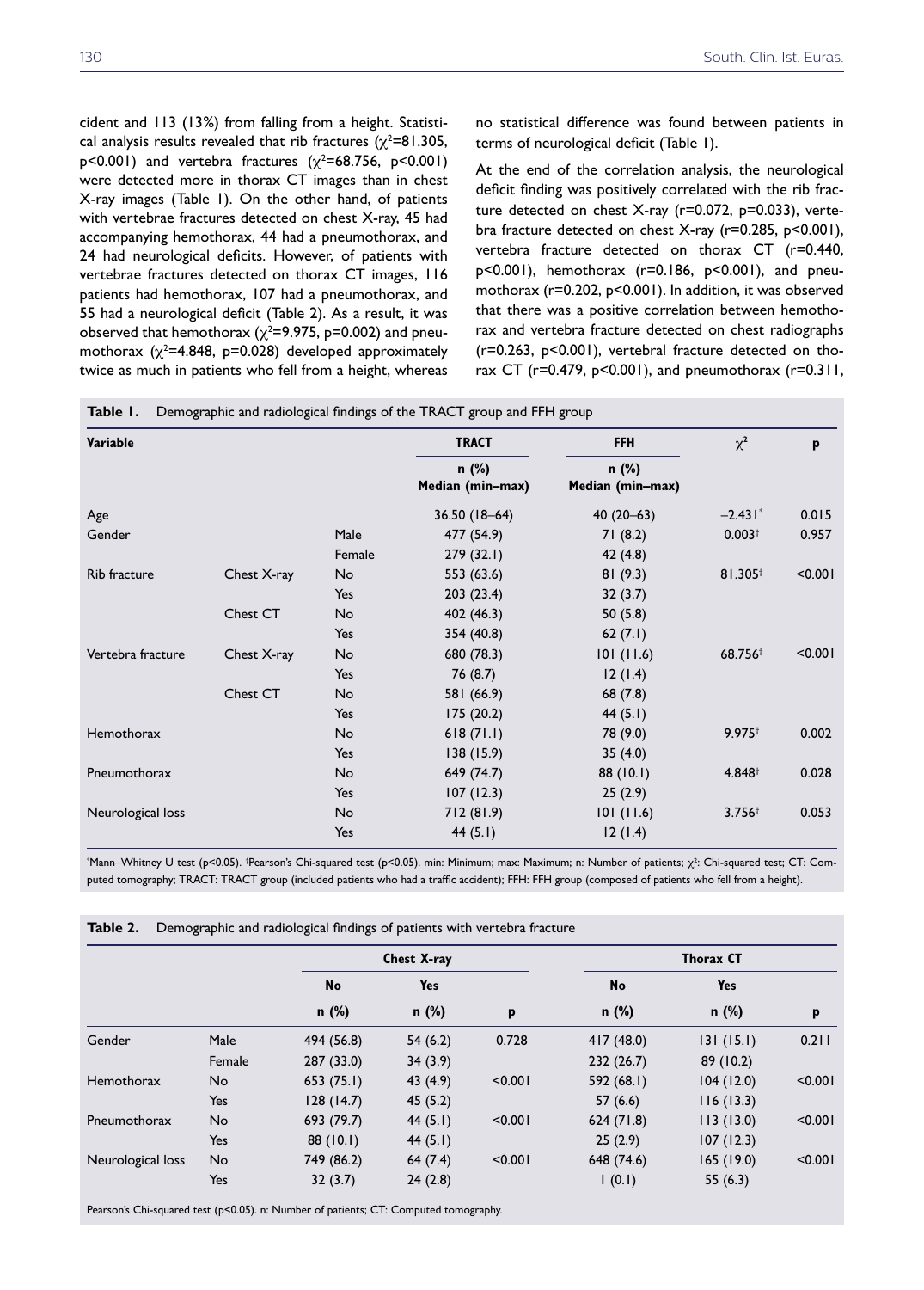| Table 3. |  |
|----------|--|
|----------|--|

| Variable                         |            | Neurological deficit | 95% CI     |           |       |              |         |
|----------------------------------|------------|----------------------|------------|-----------|-------|--------------|---------|
|                                  |            | No                   | <b>Yes</b> | <b>OR</b> | Lower | <b>Upper</b> | P       |
| Rib fracture on chest X-ray      | <b>No</b>  | 600 (69.0%)          | 34 (3.9%)  | 1.82      | 1.04  | 3.19         | 0.035   |
|                                  | Yes        | 213 (24.5%)          | 22(2.5%)   |           |       |              |         |
| Vertebra fracture on chest X-ray | No.        | 749 (86.2%)          | 32 (3.7%)  | 8.78      | 4.88  | 15.80        | < 0.001 |
|                                  | Yes        | 64 (7.4%)            | 24 (2.8%)  |           |       |              |         |
| Vertebra fracture on chest CT    | No.        | 648 (74.6%)          | $(0.1\%)$  | 216.00    | 29.67 | 1572.39      | < 0.001 |
|                                  | <b>Yes</b> | 165 (19.0%)          | 55 (6.3%)  |           |       |              |         |
| Hemothorax                       | <b>No</b>  | 667 (76.8%)          | 29(3.3%)   | 4.25      | 2.44  | 7.40         | < 0.001 |
|                                  | Yes        | 146 (16.8%)          | 27(3.1%)   |           |       |              |         |
| Pneumothorax                     | <b>No</b>  | 705 (81.1%)          | 32 (3.7%)  | 4.90      | 2.78  | 8.63         | < 0.001 |
|                                  | Yes        | 108(12.4%)           | 24 (2.8%)  |           |       |              |         |

**Table 3.** Odds ratio test results and their corresponding 95% confidence intervals for the direction and strength of the association between the patients' data and neurological loss risk

Odds ratio test (p<0.05). OR: Odds ratio value; CI: Confidence intervals; CT: Computed tomography.

p<0.001). On the other hand, a positive correlation was found between pneumothorax and vertebra fracture detected on chest X-ray (r=0.326, p<0.001) and vertebra fracture detected on thorax CT (r=0.543, p<0.001).

Odds ratio test results revealed that if rib fracture was detected on X-ray images, it was associated with more than the onefold risk of neurological impairment (OR=1.82, p=0.035). In addition, if vertebra fracture was seen on Xray images, it was associated with more than the eightfold risk of neurological impairment (OR=8.78, p<0.001). Moreover, if vertebra fracture was seen on CT images, it was associated with more than two hundred and sixty-fold risks of neurological impairment (OR=216.00, p<0.001), and when diagnosed with pneumothorax or hemothorax, it was associated with more than the fourfold risk of neurological impairment (OR=4.25, p<0.001 and OR=4.90, p<0.001, respectively) (Table 3 and Fig. 1).

As a result of the ROC curve analysis, for predicting the presence of hemothorax in patients, it was argued that the chest X-ray could be 26% sensitive and 94% specific (area=0.599, p<0.001), thorax CT imaging could be 67% sensitive and 85% specific (area=0.761, p<0.001), pneumothorax detection could be 38% sensitive and 90% specific (area=0.640, p<0.001), and the neurological deficit



**Figure 1.** Odds ratio test plot showing the parameters that can be associated with neurological loss in all patients.

could be 16% sensitive and 94% specific (area=0.761, p<0.001), and it was assumed that they could be biomarkers.

In predicting the presence of pneumothorax, it was thought that chest X-ray could be 33% sensitive and 94% specific (area=0.637, p<0.001), thorax CT imaging could be  $81\%$  sensitive and  $85\%$  specific (area=0.829, p<0.001), detecting hemothorax could be 49% sensitive and 85% specific (area=0.651, p<0.001), and the neurological deficit could be 18% sensitive and 96% specific (area=0.569, p=0.011), and it was assumed that these could be predictive biomarkers.

On the other hand, chest X-ray could be 43% sensitive and 92% specific (area=0.675, p<0.001), thorax CT imaging could be 98% sensitive and 80% specific (area=0.890, p<0.001), detecting hemothorax could be 48% sensitive and 82% specific (area=0.651, p<0.001), and pneumothorax could be 43% sensitive and 87% specific (area=0.761, p<0.001) in predicting the development risk of the neurological deficits, and it was assumed that they could be used as predictive markers (Table 4 and Fig. 2).

The logistic regression test results revealed that thorax CT imaging could be the best radiological examination method to be used to diagnose hemothorax (B=2.450, Wald=160.153, p<0.001) and pneumothorax (B=3.163, Wald=167.276, p<0.001) and to predict the development risk of neurological deficit (B=5.397, Wald=28.333, p<0.001) (Table 4).

## TRACT-out, TRACT-in, and FFH groups

When the patients were divided into three groups, it was seen that 192 (22.1%) of the patients were evaluated for out-vehicle traffic accidents, 564 (64.9%) for in-vehicle traffic accidents, and 113 (13%) for falling from a height. There was no statistical difference between the three groups in terms of rib fracture in chest X-rays and thorax CT images. However, there was a statistical difference among the groups in terms of vertebra fracture in thorax CT images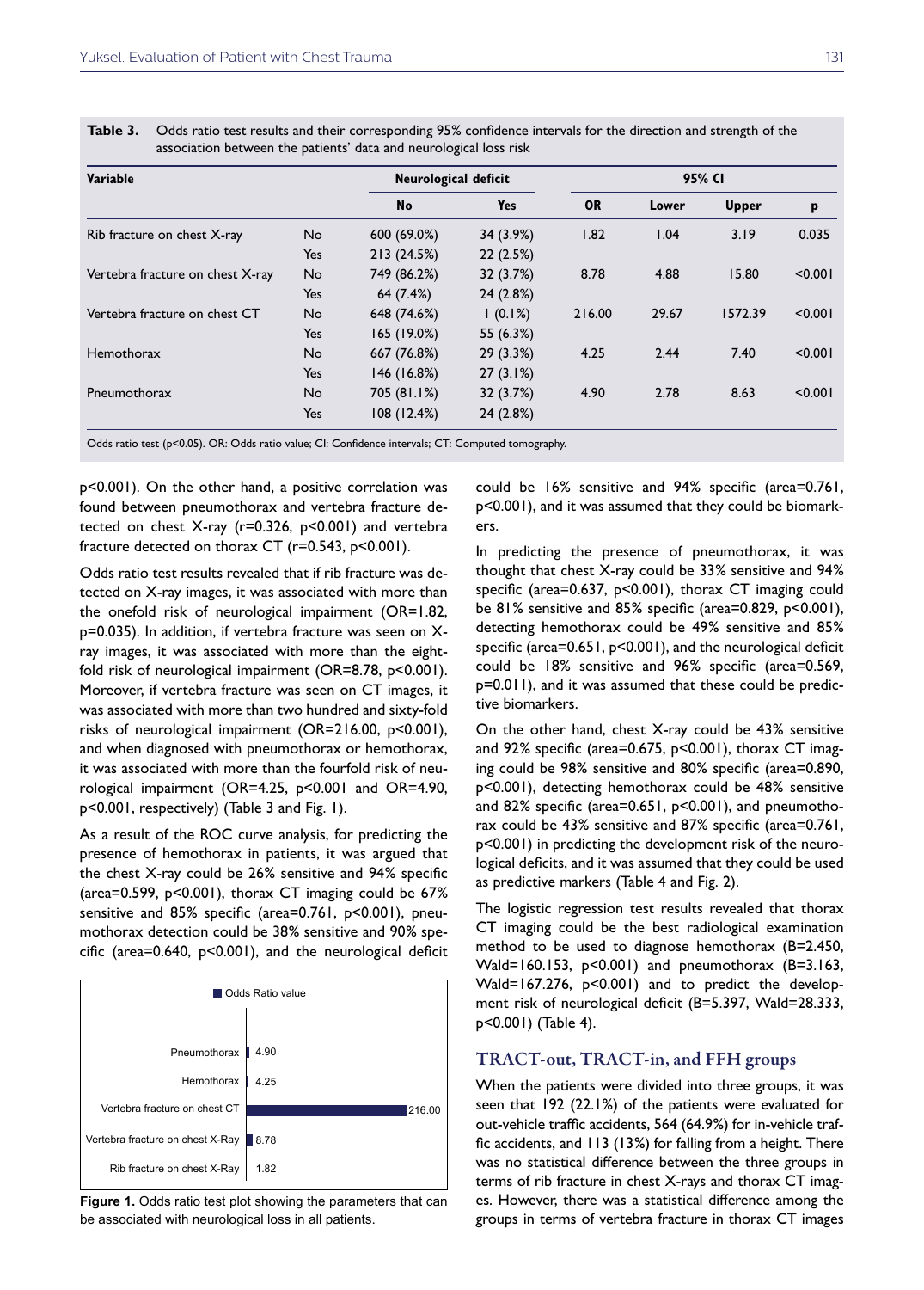| Variable              |                                  | ROC curve test for neurological loss |         |                     |                                                   |                    |  |  |
|-----------------------|----------------------------------|--------------------------------------|---------|---------------------|---------------------------------------------------|--------------------|--|--|
|                       |                                  | Area                                 | p       | <b>Cutoff value</b> | <b>Sensitivity</b>                                | <b>Specificity</b> |  |  |
| Hemothorax            | Vertebra fracture on chest X-ray | 0.599                                | < 0.001 | Yes                 | 26%                                               | 94%                |  |  |
|                       | Vertebra fracture on chest CT    | 0.761                                | < 0.001 | Yes                 | 67%                                               | 85%                |  |  |
|                       | Pneumothorax                     | 0.640                                | < 0.001 | Yes                 | 38%                                               | 90%                |  |  |
|                       | Neurological deficits            | 0.557                                | 0.020   | Yes                 | 16%                                               | 94%                |  |  |
| Pneumothorax          | Vertebra fracture on chest X-ray | 0.637                                | < 0.001 | Yes                 | 33%                                               | 94%                |  |  |
|                       | Vertebra fracture on chest CT    | 0.829                                | < 0.001 | Yes                 | 81%                                               | 85%                |  |  |
|                       | Hemothorax                       | 0.673                                | < 0.001 | Yes                 | 49%                                               | 85%                |  |  |
|                       | Neurological deficits            | 0.569                                | 0.011   | Yes                 | 18%                                               | 96%                |  |  |
| Neurological loss     | Vertebra fracture on chest X-ray | 0.675                                | < 0.001 | Yes                 | 43%                                               | 92%                |  |  |
|                       | Vertebra fracture on chest CT    | 0.890                                | < 0.001 | Yes                 | 98%                                               | 80%                |  |  |
|                       | Hemothorax                       | 0.651                                | < 0.001 | Yes                 | 48%                                               | 82%                |  |  |
|                       | Pneumothorax                     | 0.648                                | < 0.001 | Yes                 | 43%                                               | 87%                |  |  |
|                       |                                  |                                      |         |                     | Logistic Regression test for<br>neurological loss |                    |  |  |
| Variable              |                                  |                                      |         | B                   | Wald                                              | p                  |  |  |
| Hemothorax            | Chest CT                         |                                      |         | 2.450               | 160.153                                           | < 0.001            |  |  |
| Pneumothorax          | Chest CT                         |                                      |         | 3.163               | 167.276                                           | < 0.001            |  |  |
| Neurological deficits | Chest CT                         |                                      |         | 5.397               | 28.333                                            | < 0.001            |  |  |

**Table 4.** ROC curve test results in predicting the neurological loss risk in patients with a traffic accident or a fall from a height

ROC curve test and logistic regression test (p<0.05). CT: Computed tomography.

 $(\chi^2=15.942, p<0.001)$ , hemothorax  $(\chi^2=10.015, p=0.007)$ , and pneumothorax ( $\chi^2$ =6.110, p=0.047) (Table 5).

In the TRACT-out group, there was a positive correlation between the presence of vertebra fracture on chest Xray and the detection of hemothorax (r=0.276, p<0.001), pneumothorax (r=0.251, p<0.001), and neurological deficits (r=0.243, p=0.001). A positive correlation was found between the presence of spinal fracture in thorax CT and the detection of hemothorax (r=0.501, p<0.001), pneumothorax (r=0.497, p<0.001), and neurological loss (r=0.431, p<0.001). There was also a positive correlation between the detection of pneumothorax and the detection of neurological deficit (r=0.213, p=0.003). In the TRACT-in group, there was a positive correlation between spinal fracture on chest radiographs and the detection of hemothorax (r=0.291, p<0.001), pneumothorax (r=0.397, p<0.001), and neurological loss (r=0.363, p=0.001). A pos-

itive correlation was found between the detection of spinal fracture in thorax CT and the detection of hemothorax (r=0.458, p<0.001), pneumothorax (r=0.568, p<0.001), and neurological deficit (r=0.459, p<0.001). There was also a positive correlation between the detection of hemothorax and pneumothorax (r=0.332, p<0.001) and the detection of neurological deficit (r=0.190, p=0.003). There was also a positive correlation between the detection of pneumothorax and the detection of neurological deficit (r=0.226, p<0.001). In the FFH group, a positive correlation was found between gender and hemothorax (r=0.198, p=0.036). A positive correlation was found between the presence of spinal fracture in thorax CT and the detection of hemothorax (r=0.486, p<0.001), pneumothorax (r=0.493, p<0.001), and neurological loss (r=0.373, p<0.001). There was also a positive correlation between the detection of hemothorax and pneumotho-



Figure 2. ROC curve analysis revealing the predictive parameter for the hemothorax, pneumothorax, and neurological loss in patients with a traffic accident or a fall from a height.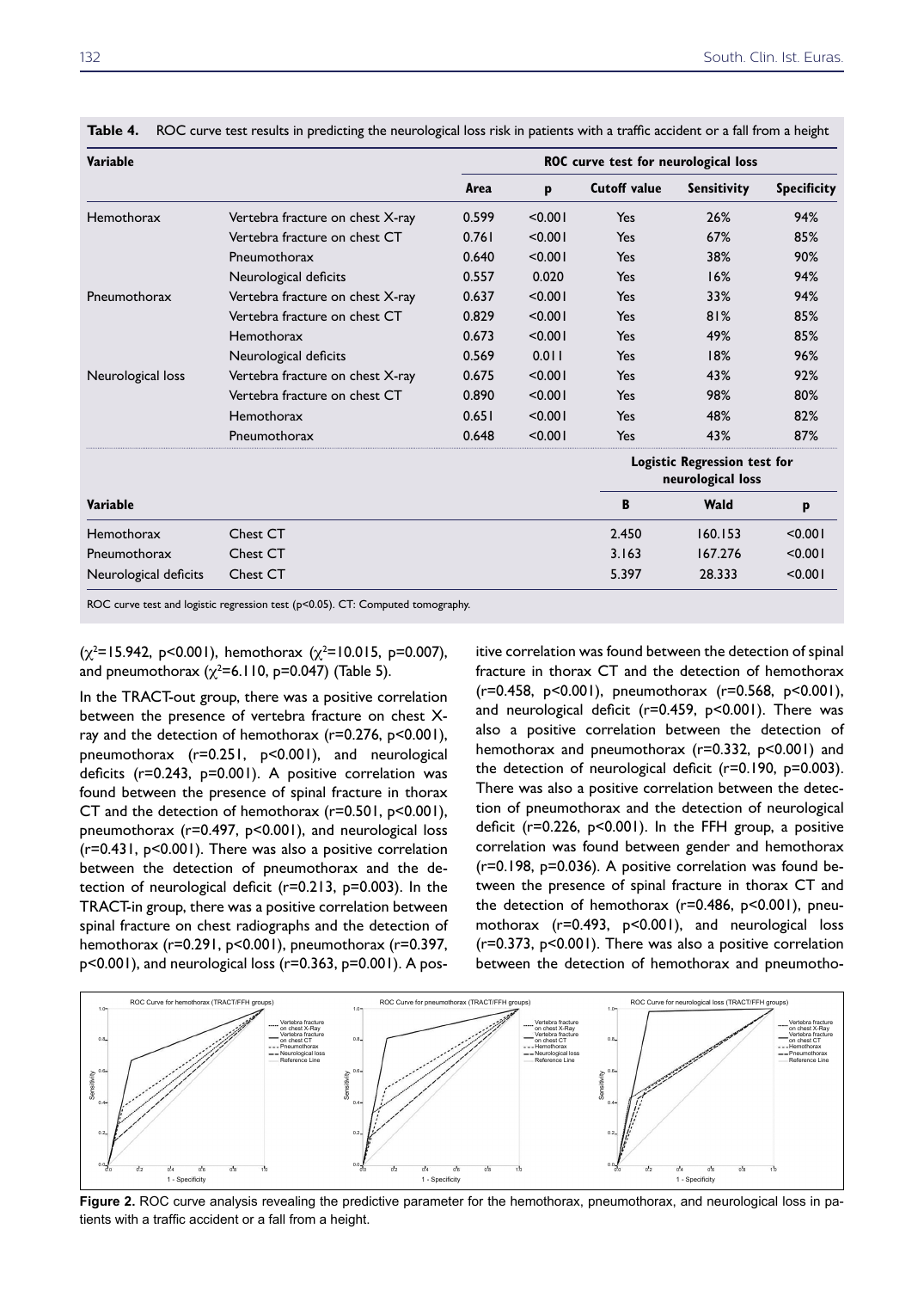| Variable          |             |     | <b>TRACT-out</b>            | <b>TRACT-in</b>           | <b>FFH</b>                  | $\chi^2$           | p       |
|-------------------|-------------|-----|-----------------------------|---------------------------|-----------------------------|--------------------|---------|
|                   |             |     | $n$ (%)<br>Median (min-max) | n (%)<br>Median (min-max) | $n$ (%)<br>Median (min-max) |                    |         |
| Age               |             |     | $37(19-64)$                 | $36(18-64)$               | 40 $(20-63)$                | $5.967*$           | 0.051   |
| Gender            | Male        |     | 122(14.0)                   | 355 (40.9)                | 71(8.2)                     | $0.025^{\dagger}$  | 0.988   |
|                   | Female      |     | 70(8.1)                     | 209(24.1)                 | 42(4.8)                     |                    |         |
| Rib fracture      | Chest X-ray | No  | 150(17.3)                   | 403 (46.4)                | 81(9.3)                     | $3.338^{+}$        | 0.188   |
|                   |             | Yes | 42(4.8)                     | 161(18.5)                 | 32(3.7)                     |                    |         |
|                   | Chest CT    | No  | 111(12.8)                   | 290 (33.4)                | 51(5.9)                     | $4.810^{+}$        | 0.090   |
|                   |             | Yes | 81(9.3)                     | 274(31.5)                 | 62 $(7.1)$                  |                    |         |
| Vertebra fracture | Chest X-ray | No  | 178 (20.5)                  | 502 (57.8)                | 101(11.6)                   | 2.191 <sup>†</sup> | 0.334   |
|                   |             | Yes | 14(1.6)                     | 62 $(7.1)$                | 12(1.4)                     |                    |         |
|                   | Chest CT    | No  | 138 (15.9)                  | 442 (50.9)                | 69(7.9)                     | $15.942^+$         | < 0.001 |
|                   |             | Yes | 54(6.2)                     | 122(14.0)                 | 44 $(5.1)$                  |                    |         |
| Hemothorax        |             | No  | 156(18.0)                   | 462 (53.2)                | 78 (9.0)                    | $10.015^+$         | 0.007   |
|                   |             | Yes | 36(4.1)                     | 102(11.7)                 | 35(4.0)                     |                    |         |
| Pneumothorax      |             | No  | 160(18.4)                   | 489 (56.3)                | 88 (10.1)                   | $6.110^{+}$        | 0.047   |
|                   |             | Yes | 32(3.7)                     | 75 (8.6)                  | 25(2.9)                     |                    |         |
| Neurological loss |             | No  | 179 (20.6)                  | 533 (61.3)                | 101(11.6)                   | $4.142^+$          | 0.126   |
|                   |             | Yes | 13(1.5)                     | 31(3.6)                   | 12(1.4)                     |                    |         |
|                   |             |     |                             |                           |                             |                    |         |

**Table 5.** Demographic and radiological findings of the TRACT-out, TRACT-in, and FFH groups

\*Kruskal–Wallis test. †Pearson's Chi-squared test (p<0.05). min: Minimum; max: Maximum, n: Number of patients, χ²: Chi-squared test; CT: Computed tomography; TRACT: TRACT-out group (consisted of patients who had a traffic accident outside the vehicle); TRACT-in group (consisted of patients who had a traffic accident inside the vehicle; ; FFH: FFH group (composed of patients who fell from a height).

rax (r=0.242, p=0.010) and the detection of neurological deficit (r=0.204, p=0.030).

## DISCUSSION

The results of this study demonstrated that rib fractures and vertebra fractures were detected much more in thorax CT images than in chest X-rays. Vertebra fracture, hemothorax, and pneumothorax detected on X-ray and thorax CT could predict the development risk of the neurological deficit. The regression analysis revealed that a thorax CT scan could be the best radiological method for diagnosing hemothorax and pneumothorax and predicting the development risk of neurological deficit. With these results, it was concluded that in cases with a rib fracture, hemothorax, and/or pneumothorax, a thorax CT scan should be performed in order not to overlook vertebral fractures and the development risk of neurological deficits. Furthermore, it was supposed that CT evaluation may be the first choice to detect abnormalities due to trauma in the thoracic vertebrae and other thoracic bone structures.

Thoracic spine injuries account for 30% of all spinal traumas and are associated with neurological deficits in approximately 60% of cases.<sup>[2]</sup> The most common modes of injury are burst fractures, particularly wedge fractures and dislocation fractures of the lower thoracic spine.<sup>[2]</sup> Singh et al.<sup>[6]</sup> suggested that there may be a very strong relationship between thoracic spine fracture and pulmonary contusion, pneumothorax, and hemothorax and argued that the presence of these findings in a patient with multiple traumas

should raise suspicion of the presence of a thoracic spine fracture. The primary goals of chest radiography are to promptly evaluate life-threatening findings such as tension pneumothorax.[1] However, studies have shown that treatment-determining thoracic injuries such as pneumothorax, rib fractures, sternum fractures, and lung contusion found on CT can often be overlooked in primary chest X-rays.[7– <sup>11]</sup> Therefore, CT has been established as a critical part of the initial evaluation of patients with blunt chest trauma. [1,12] The "Eastern Association for the Surgery of Trauma" and the "American College of Radiology" recommend CT as the modality of choice, whereas "Advanced Trauma Life Support" and the "National Institute for Health and Care Excellence" recommend plain films initially.<sup>[13-15]</sup>

Considering the results of the present study, it was thought that the incidence of spinal fracture, hemothorax, and pneumothorax was higher in patients who fell from height. When the findings of the chest X-rays were compared with the thorax CT imaging findings, it was seen that more patients were diagnosed with vertebral fractures using thorax CT imaging in all three groups. Thus, CT imaging was concluded to be superior to X-rays in the radiological evaluation of patients with blunt thoracic iniuries.

As a result of the correlation analysis, it was thought that the possibility of detecting a neurological deficit might be higher in patients with a rib fracture and/or spinal fracture in chest X-ray images and patients with a spinal fracture in thorax CT images. Also, the possibility of developing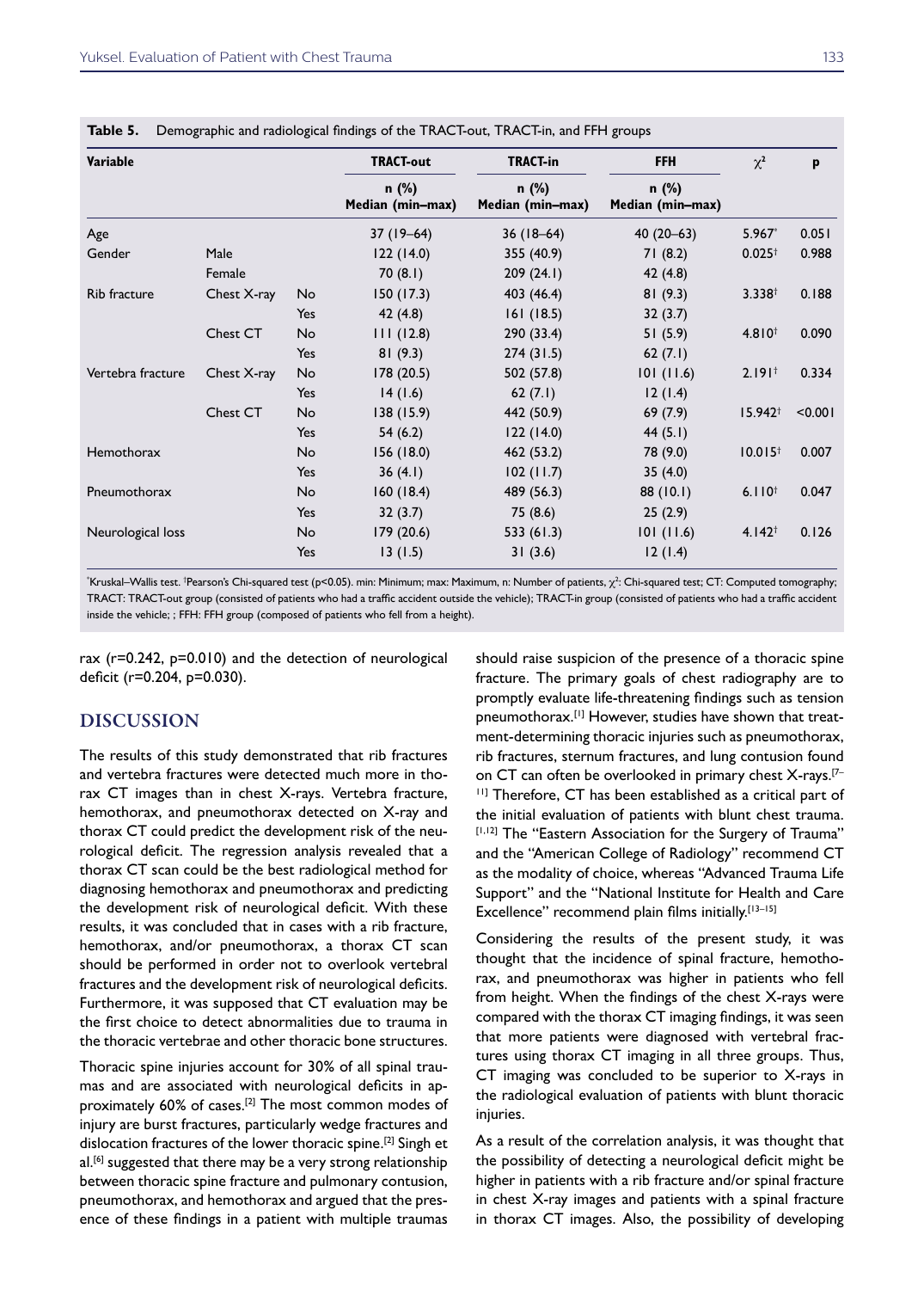hemothorax and/or pneumothorax would be high in patients with spinal fractures detected on chest X-rays and/ or thorax CT images. It was observed that the probability of detecting neurological deficit would be high in patients with hemothorax and/or pneumothorax. Odds ratio analysis applied to the data of all patients revealed that the risk of detecting neurological deficits would increase in the condition that rib fractures and vertebral fractures are detected in the X-ray images. Also, it was predicted that the risk of the neurological deficit would increase when vertebral fractures are detected on CT images or when pneumothorax or hemothorax was detected.

At the end of the ROC analysis, it was thought that both chest X-ray and thorax CT imaging could be diagnostic materials in predicting hemothorax, pneumothorax, and neurological deficit. However, at the end of the logistic regression analysis, it was concluded that thorax CT imaging could be superior to X-ray imaging in predicting hemothorax, pneumothorax, and neurological loss. In addition, it was found that the detection of hemothorax and pneumothorax on chest X-rays and thorax CT images could be used as markers to predict neurological deficits. However, at the end of the logistic regression analysis, it was concluded that hemothorax and pneumothorax detected on thorax CT images could be the "best predictors" of the development risk of the neurological deficit. As a result, it was concluded that a thorax CT scan may be the best radiological method for both diagnosing hemothorax and/ or pneumothorax and predicting the development risk of neurological deficit.

On the other hand, it was thought that the possibility of detecting neurological deficit would be high in patients who were brought in with an out-vehicle traffic accident when spinal fractures were detected on chest radiographs. Also, it was observed that the probability of the presence of a spinal fracture would be high in patients with hemothorax and/or pneumothorax detected by chest radiographs. Furthermore, it was seen that the probability of detecting spinal fracture and neurological deficit in these patients would be high when hemothorax and pneumothorax were detected on chest CT images.

The development risk of the neurological deficit in patients with pneumothorax would be high and also the possibility of detecting neurological deficit could be high in patients who were brought in with an in-vehicle traffic accident when rib fractures and/or spinal fractures were detected on chest radiographs. Furthermore, it was found that the possibility of hemothorax and/or pneumothorax would be high in patients with spinal fractures on chest radiographs. Also, it was observed that the probability of detecting hemothorax, pneumothorax, and neurological deficits in these patients would be high when spinal fractures were detected in thorax CT images.

According to the results of the present study, the probability of pneumothorax and/or neurological deficit is much higher in patients with hemothorax. No statistical correlation was found between the detection of rib and/or spinal fractures on chest X-rays and the detection of hemothorax, pneumothorax, and neurological deficits in patients brought in with a fall from a height. However, under the condition that hemothorax and pneumothorax were detected on thorax CT images, it was seen that the probability of detecting spinal fracture and neurological deficit in these patients would be high. Also, it was thought that the possibility of pneumothorax and/or neurological deficit would be high in patients with hemothorax.

This study had some limitations. First, the severity levels and anatomical locations of the pneumothorax and hemothorax in the patients and the levels of neurological losses were not included in this study because it was outside the scope of this study. In addition, postdiagnosis treatment processes and outcome and mortality rates were not analyzed in this study. Second, comorbidities that may affect the diagnosis and treatment modalities of patients were not included in this study. Finally, because of the retrospective property of this study, angiographic findings of vascular structures in the thoracic cavity could not be evaluated in this study.

## **CONCLUSION**

The results of this study demonstrated that a thorax CT scan could be the best radiological method for diagnosing rib fracture, vertebra fracture, hemothorax, and pneumothorax and predicting the development risk of neurological deficit rather than chest X-rays. Therefore, it was considered that CT evaluation may be the first choice to detect abnormalities due to trauma in the thoracic organs, thoracic vertebrae, and other thoracic bone structures.

## Conflict of Interest and Financial Disclosure Statements

The authors declare that they have no conflict of interest. They also declare that they have not engaged in any financial relationship with any company whose product might be affected by the research described or with any company that makes or markets a competing product.

#### Informed Consent

Informed consent was obtained from all individual participants or their parents who were included in this study.

#### Ethics Committee Approval

This study approved by the Ankara City Hospital Clinical Research Ethics Committee (Date: 27.02.2020, Decision No: E1/20/363).

Informed Consent

Retrospective study.

Peer-review

Internally peer-reviewed.

#### Authorship Contributions

Concept: U.Y., I.A.; Design: U.Y., I.A., B.B.; Supervision: B.B.; Materials: O.O.Y., U.Y.; Data: I.A., E.C.; Analysis: O.O.Y., A.Ö., M.E.A., B.B.; Literature search: I.A., E.C.; Writing: U.Y., B.B.; Critical revision: U.Y., I.A., O.O.Y., B.B.